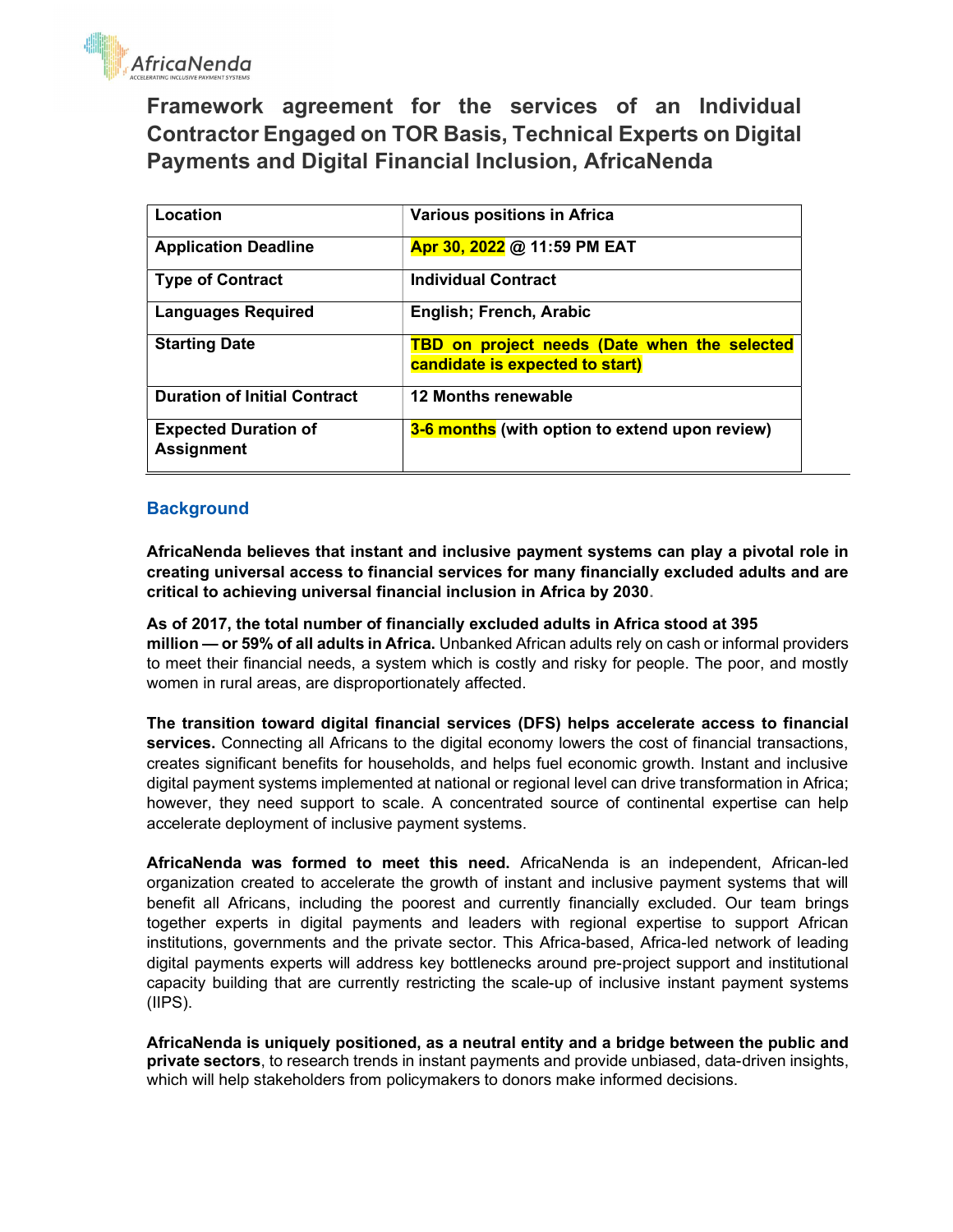

| Our mission and goals: | • To remove barriers to inclusive instant payment systems<br>$(IPS)$ .<br>Accelerate universal access to digital payments, and<br>Enhance the capacity of African digital payment ecosystem                                                                                                                                                                                   |  |  |  |  |
|------------------------|-------------------------------------------------------------------------------------------------------------------------------------------------------------------------------------------------------------------------------------------------------------------------------------------------------------------------------------------------------------------------------|--|--|--|--|
| Whom we work with:     | Regional economic communities,<br>٠<br>Private sector associations,<br>Central banks, and                                                                                                                                                                                                                                                                                     |  |  |  |  |
| What we do:            | Government ministries<br>Provide critical pre-project planning support to expand the<br>$\bullet$<br>broader pipeline of fundable real-time retail payment system<br>projects with other funders and project principals, and<br>Enhance the capacity of African institutions, payments<br>experts and other key stakeholders to support the<br>development and growth of IIPS |  |  |  |  |

### **Objective**

AfricaNenda is assembling a roster of expert consultants to better support its pre-project planning, capacity development, and advocacy efforts. The consultant will be expected to be knowledgeable of inclusive, instant digital payments systems and/or an adjacent/related field (e.g., digital trade, cybersecurity, policy…), and willing to work on an as-needed basis under a long-term agreement (LTA) for a minimum period of 1- 3 months, with potential for repeat engagements depending on satisfactory performance by the consultant. Under an LTA, AfricaNenda does not guarantee that any specific quantity of services shall be purchased during the term of this agreement. The LTA does not form a financial obligation or commitment from AfricaNenda at the time the LTA contract is signed and that such an agreement is non-exclusive.

### Duties and Responsibilities

AfricaNenda is looking for consultants with a combination of the follow expertise

| <b>Areas of Expertise</b> | In-depth understanding of the digital financial system space in Africa,<br>$\bullet$<br>including awareness of key actors in the ecosystem and their roles,<br>such as government ministries, central banks, regional economic<br>communities, and private sector associations<br>Technical knowledge of the assessment, design and development |
|---------------------------|-------------------------------------------------------------------------------------------------------------------------------------------------------------------------------------------------------------------------------------------------------------------------------------------------------------------------------------------------|
|                           | of inclusive, instant, and interoperable payments systems (aligned<br>with level one principles) as well as business modelling and use-<br>cases development (P2P, merchant payment, P2G, G2P, etc.)                                                                                                                                            |
|                           | Subject matter expertise on digital financial services, FinTech, digital<br>payments, interoperability, and e-commerce                                                                                                                                                                                                                          |
|                           | An understanding of the regulatory, legal, and/or policy implications<br>of regional payments systems                                                                                                                                                                                                                                           |
|                           | Knowledge of relevant adjacent fields (e.g., cybersecurity, digital<br>identity, digital trade, consumer protection, financial and digital<br>education)                                                                                                                                                                                        |
|                           | Demonstrated professional experience or research (including<br>academic) about digital payments, payments systems, and/or the<br>financially excluded                                                                                                                                                                                           |
|                           | Experience managing or advising on projects implementation<br>particularly on digital finance and payment systems and related<br>issues and engaging with stakeholders effectively on the ground                                                                                                                                                |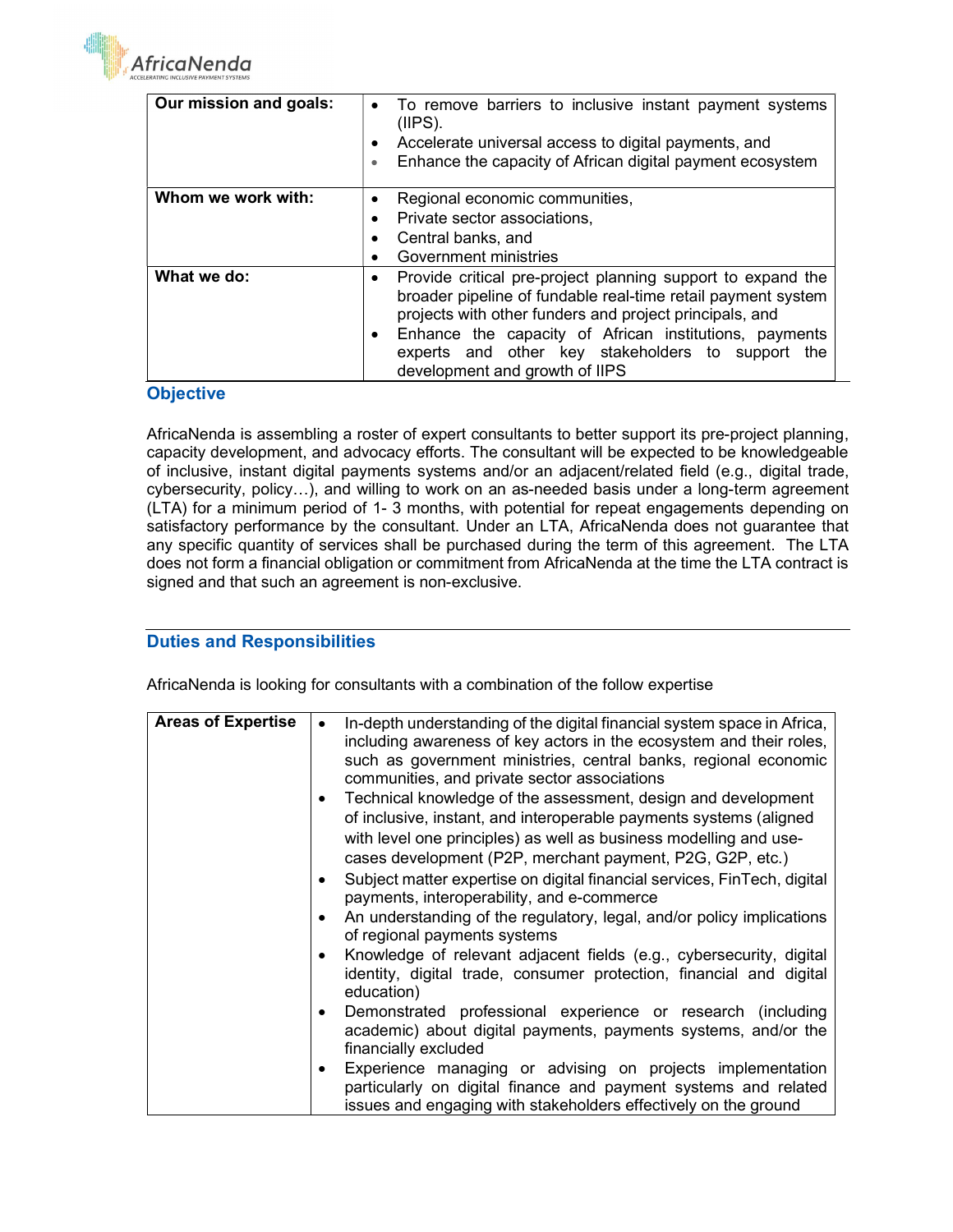

|  | Experience leading convening, capacity-building, and/or advocacy<br>efforts in the digital financial services/payments space |
|--|------------------------------------------------------------------------------------------------------------------------------|
|  |                                                                                                                              |

### Process for a request for service: TOR

Where a request for service arises, AfricaNenda can engage the individual on LTA through a ToR process engaging the LTA. Every ToR shall have specific tasks, scope of services and outputs to be delivered within a specific period. Financial commitments will only be established each time a TOR for Individual Contractor is committed.

The consultants on LTA will be requested to support AfricaNenda's activities across its two key verticals:

- 1. Provide critical pre-project planning support to expand the broader pipeline of fundable IIPS projects with other funders and project principals, and
- 2. Enhance the capacity of African institutions, payments experts and other key stakeholders to support the development and growth of inclusive real-time retail payment systems

Subject to their availability and interest for specific missions, the consultants included in the roster may be tasked with activities such as described below. Successful candidates to this position will be engaged on an assignment basis. These assignments may be short-term or long-term and will be discussed with the consultant, who will be free to accept or decline the offer for each assignment.

The consultant hired for this position will be working for AfricaNenda.

#### Potential engagements

The scope of work will be specific to the project assigned and may also range in length. However, the following are example of potential engagements that the consultant may support:

- Provide critical pre-project planning support to expand the broader pipeline of fundable IIPS projects with other funders and project principals:
	- $\circ$  Readiness assessments: Working with project owners to determine the economic feasibility of a potential deployment. Assess if deployment is instant and inclusive and identify areas in project design where AfricaNenda can support
	- $\circ$  Project definition and vision: Supporting project owners to define project objectives and design principles, as well as identify, convene and align key payments stakeholders
		- o Stakeholder identification: Supporting project owners to identify, assess, and engage relevant payments stakeholders in the ecosystem to align on key roles in the deployment
		- $\circ$  Business case and operational needs: Supporting project owners to assess the market potential of an IIPS deployment and build models to support decision making
	- $\circ$  Scheme design and structuring: Supporting project owners in developing project work plans and budgets, and identifying project facilitators, technical assistance, and implementation partners.
	- $\circ$  Project facilitation: Act as a facilitator, who can serve as a liaison between existing stakeholders and ensure a seamless collaboration process
		- $\circ$  Pre-deployment diagnostics: Supporting project owners to assess stakeholder alignment, scheme design, and the policy framework of an IIPS before deployment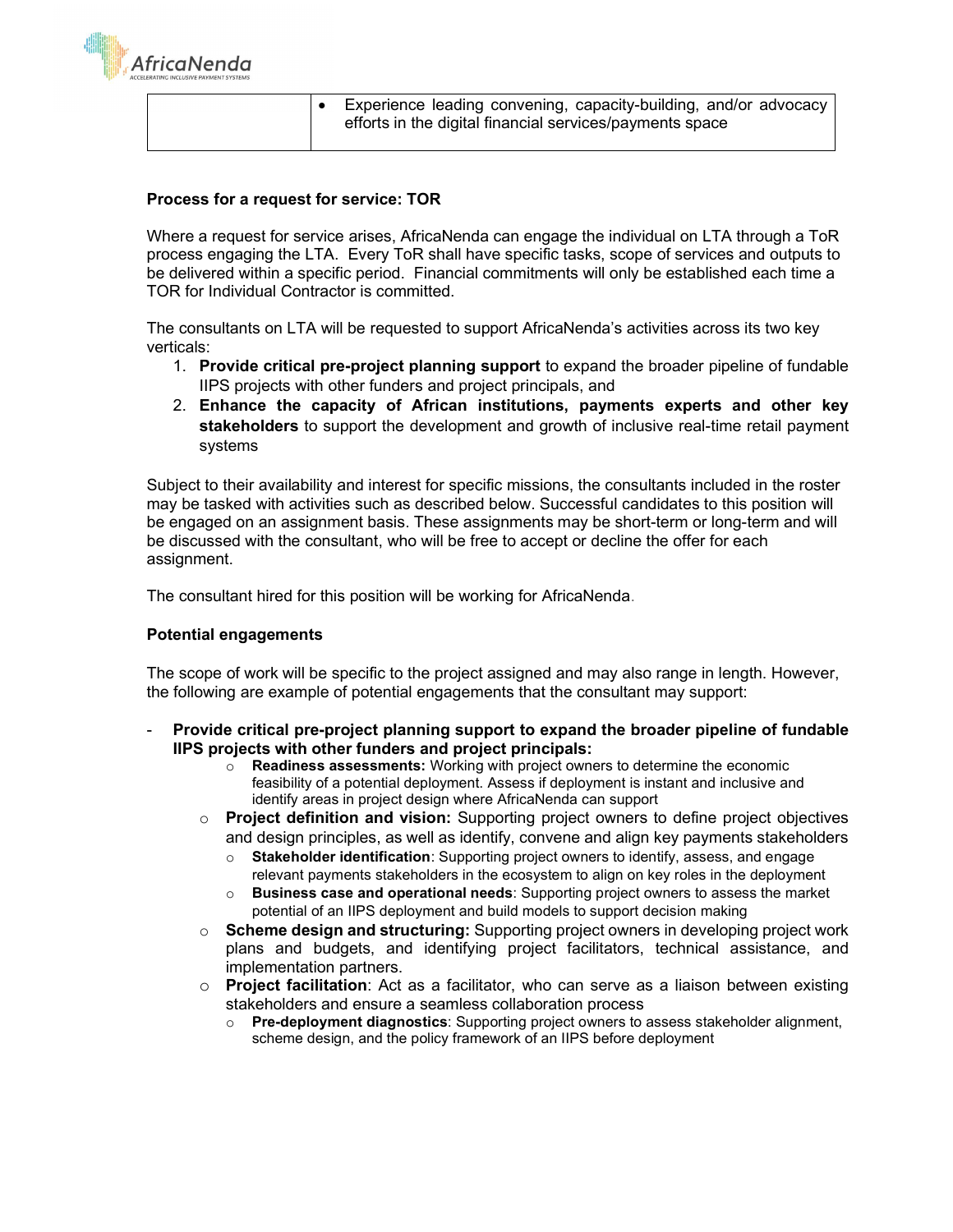**AfricaNenda** 

- Enhance the capacity of African institutions, payments experts and other key stakeholders to support the development and growth of inclusive real-time retail payment systems
	- $\circ$  Institutional capacity building: Helping to build capacity in the market by providing seconded technical experts and ad hoc technical assistance to support pan-African institutions in scaling digital payments initiatives.
	- o Knowledge sharing: Convening stakeholders across the African payments ecosystem to share experiences and best practices, and to accelerate the agenda for universal financial access across the continent.
	- $\circ$  Instant and inclusive payment system tools: Building actionable and evidence-based tools, playbooks and trainings on instant and inclusive payment systems, in order to reduce the cost and complexity of project initiation and design.
	- $\circ$  Digital payments training: Supporting the training of the next generation of African payments talent in partnership with top professional development institutions.
	- $\circ$  **Advocacy and policy support:** Generating interest in instant and inclusive payment systems by disseminating information, meeting with potential project owners and convening key private sector stakeholders.

#### Potential functions

The below represent potential functions that the consultant may be expected to perform:

| Advise on your<br>subject matter<br>expertise      | Share expertise and experiences from own academic and<br>professional work with partners, governments, companies, and<br>international organizations<br>Translate complex technical ideas to non-technical audiences: In<br>$\blacksquare$<br>order to effectively reach senior decision makers, it is necessary to<br>make complex technical ideas into easy-to-understand language<br>Perform a leading role in convenings by drawing on extensive subject<br>matter expertise and networks                                                                                                                                                                                                                                                                      |
|----------------------------------------------------|--------------------------------------------------------------------------------------------------------------------------------------------------------------------------------------------------------------------------------------------------------------------------------------------------------------------------------------------------------------------------------------------------------------------------------------------------------------------------------------------------------------------------------------------------------------------------------------------------------------------------------------------------------------------------------------------------------------------------------------------------------------------|
| Perform research<br>and analysis                   | Review existing research documents and reports on digital payments<br>$\blacksquare$<br>initiatives across the continent<br>Identify gaps in existing information and develop research pan to fill<br>$\blacksquare$<br>in the gaps (including desk research and stakeholder interviews)<br>Design and conduct research thematic or market-driven research on<br>digital payments and digital financial services<br>Collect and analyse data on the access and use of digital financial<br>$\blacksquare$<br>services.<br>Develop and maintain inventory of digital payments initiatives<br>Complete quantitative analyses and synthesize findings into<br>$\blacksquare$<br>implications for AfricaNenda and develop tailored recommendations<br>for policymakers |
| Organize and<br>support<br>stakeholder<br>meetings | Organize and facilitate convenings (e.g., meetings, forums, and<br>$\blacksquare$<br>roundtable discussions) with policymakers and other key<br>stakeholders to present findings and support to socialize<br>recommendations<br>Create interview guides and conduct interviews with ecosystem<br>٠<br>stakeholders in private, development and public sectors with<br>expertise in digital payments<br>Draw insights and lessons for those seeking to digitize payments<br>Prepare and provide relevant and required documentation for<br>representatives participating in convenings<br>Ensure the timely production and dissemination of minutes of<br>convenings                                                                                                |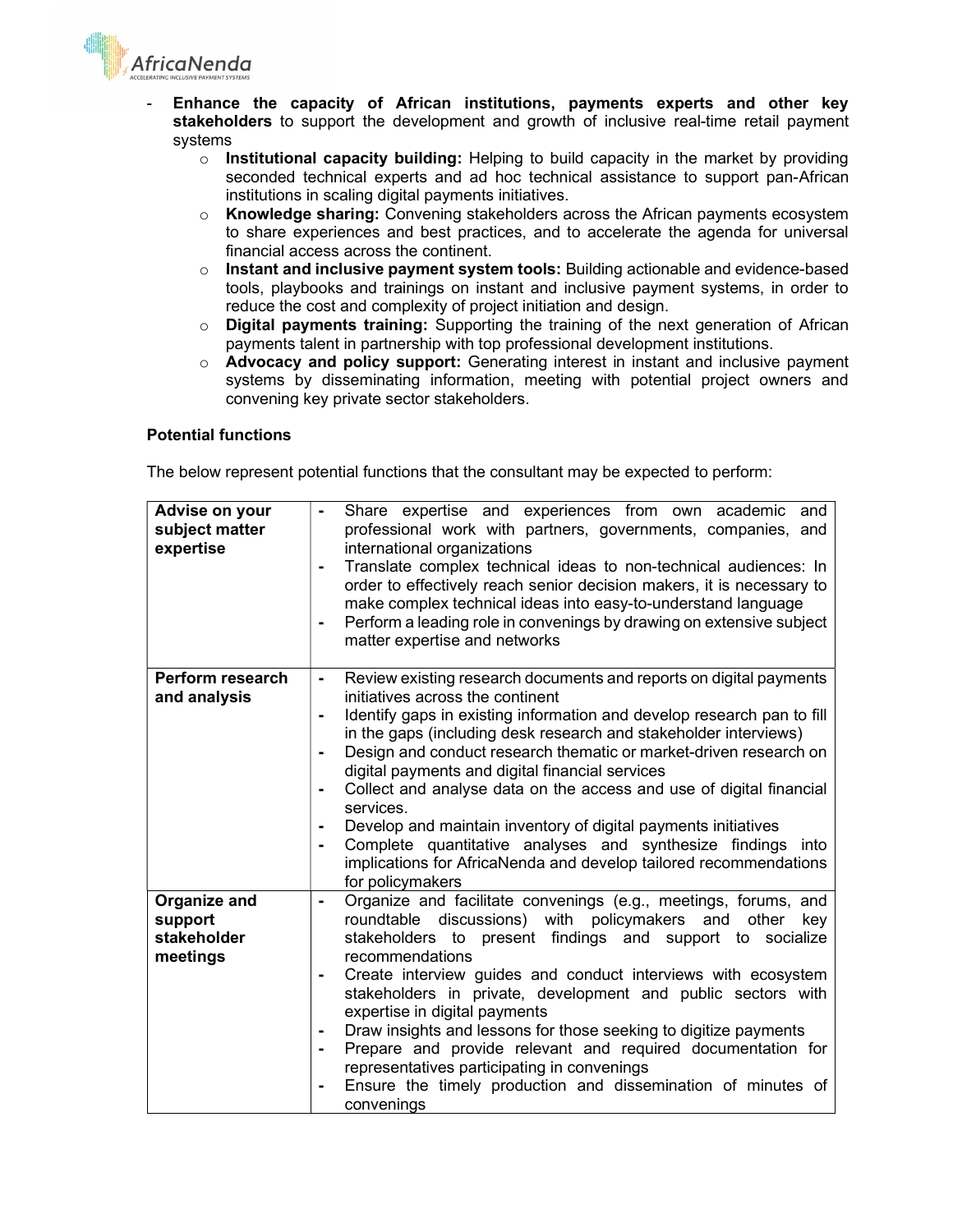AfricaNenda

| <b>Support advocacy</b> |            |                 |                               | Help AfricaNenda develop advocacy | plans and | policy                                                           |
|-------------------------|------------|-----------------|-------------------------------|-----------------------------------|-----------|------------------------------------------------------------------|
| efforts                 |            | recommendations |                               |                                   |           |                                                                  |
|                         |            |                 | national and regional agendas |                                   |           | Help AfricaNenda reinforce the importance of digital payments in |
| <b>Other</b>            | supervisor |                 |                               |                                   |           | Perform any other related duties as may be assigned by your      |

# Supervision

Subject to the topic or the region covered, the consultant will work under the direct supervision of a designated AfricaNenda staff.

| <b>Experience</b> | Demonstration of progressively responsible professional experience<br>۰<br>in digital financial services, particularly payments systems, or<br>another related/adjacent field<br>Proven experience in research, writing, and/or policy advisory<br>۰<br>Deep familiarity with African context<br>Excellent analytical capabilities (particularly economic/quantitative<br>٠<br>analysis), written and oral communication<br>Adequate computer skills (Microsoft Office Suite).<br>٠<br>Good planning, organizational and reporting skills<br>$\blacksquare$<br>A passion for financial inclusion |
|-------------------|--------------------------------------------------------------------------------------------------------------------------------------------------------------------------------------------------------------------------------------------------------------------------------------------------------------------------------------------------------------------------------------------------------------------------------------------------------------------------------------------------------------------------------------------------------------------------------------------------|
| <b>Education</b>  | A Master's Degree in Business, Financial Services, Payments,<br>۰<br>Information Systems, Technology, Public Administration/Policy, or<br>any other related discipline                                                                                                                                                                                                                                                                                                                                                                                                                           |
| Language          | Excellent oral and written communication skills in English.<br>۰<br>Excellent oral and written communication skills in French and/or<br>$\blacksquare$<br>Arabic an asset.                                                                                                                                                                                                                                                                                                                                                                                                                       |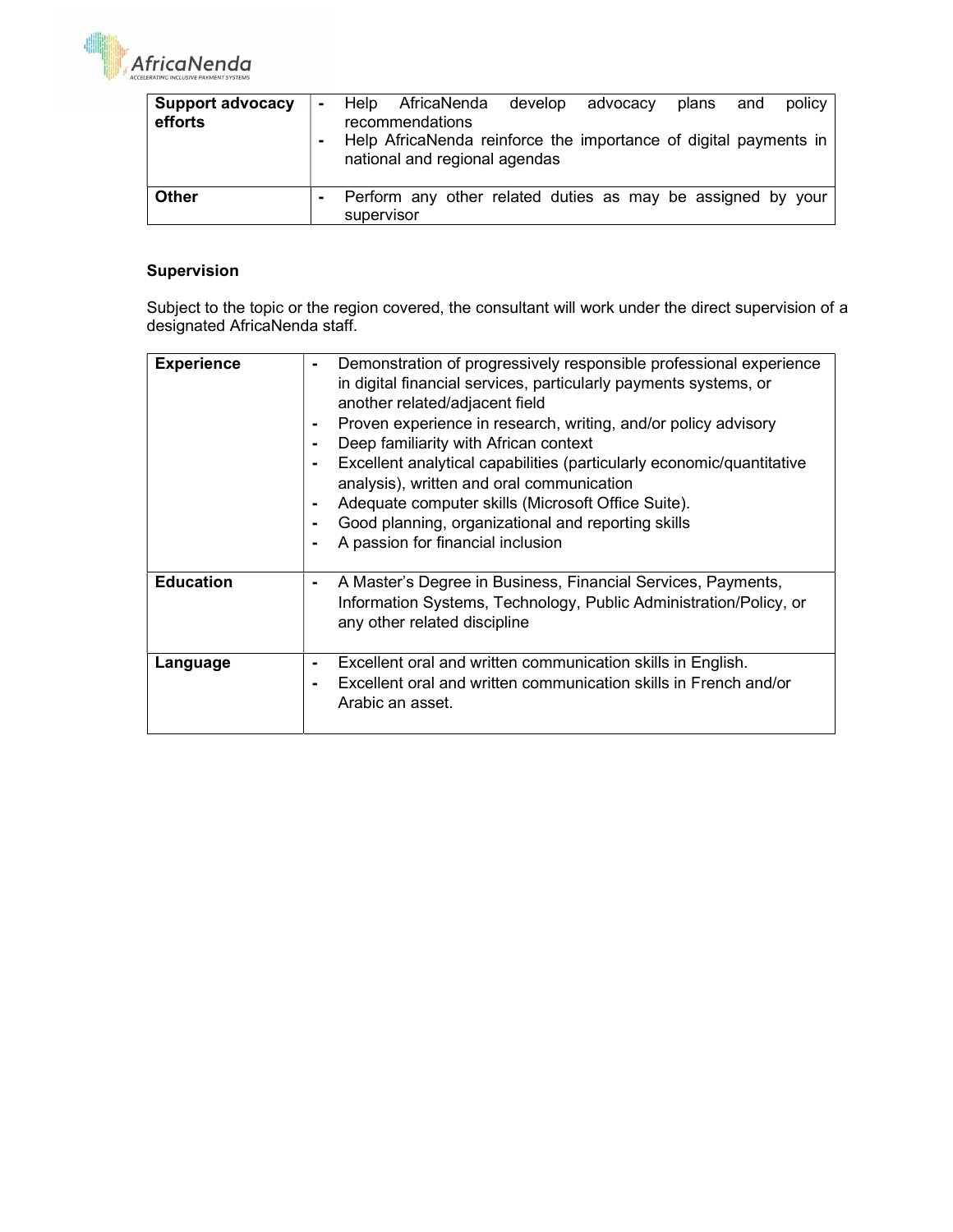

# Returnable Bidding Forms / Checklist

This form serves as a checklist for preparation of your Proposal. Please complete the Returnable Bidding Forms in accordance with the instructions in the forms and return them as part of your proposal submission.

No alteration to format of forms shall be permitted and no substitution shall be accepted.

Technical Proposal Envelope:

| Have you duly completed all the Returnable Bidding Forms?                                                      |  |
|----------------------------------------------------------------------------------------------------------------|--|
| Form A: Technical Proposal Submission Form                                                                     |  |
| Form B: Bidder Information Form                                                                                |  |
| Form C: Joint Venture/Consortium/ Association Information Form                                                 |  |
| Form D: Format of Technical Proposal                                                                           |  |
| Have you provided the required documents to establish compliance with<br>the evaluation criteria in Section 4? |  |

### Financial Proposal Envelope

### (Must be submitted in a separate sealed envelope/password protected email)

| Form E: Financial Proposal Submission Form |  |
|--------------------------------------------|--|
| Form F: Financial Proposal Form            |  |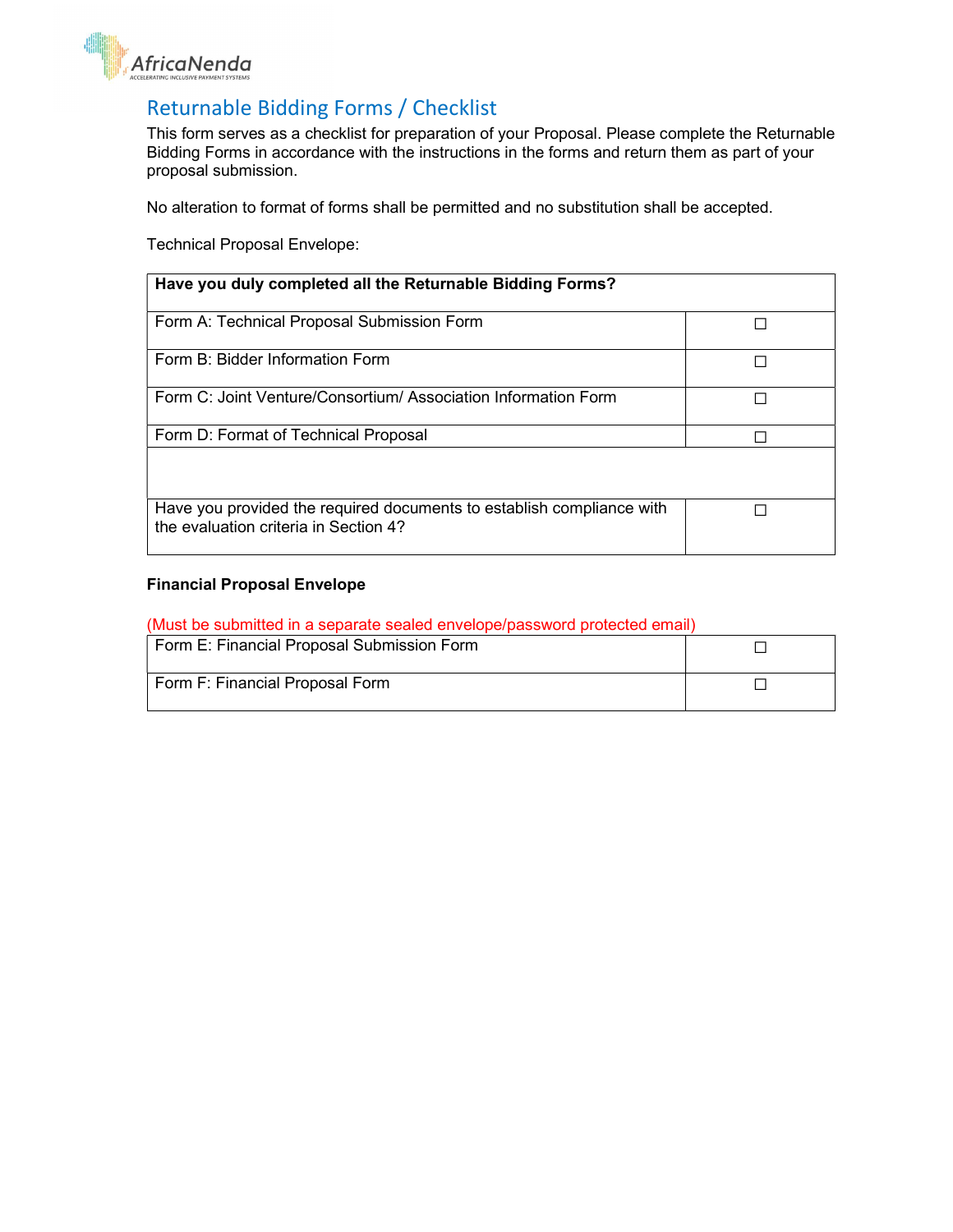

# Form A: Technical Proposal Submission Form

| <sup>'</sup> Name of Bidder | [Insert Name of Bidder] | Date |  |
|-----------------------------|-------------------------|------|--|
| l RFP Reference             |                         |      |  |

We, the undersigned, offer to provide the services for [Insert Title of services] in accordance with your Request for Proposal No. [Insert RFP Reference Number] and our Proposal. We are hereby submitting our Proposal, which includes this Technical Proposal and our Financial Proposal sealed under a separate envelope.

We hereby declare that our firm, its affiliates or subsidiaries or employees, including any JV/Consortium /Association members or subcontractors or suppliers for any part of the contract:

- a) have not been suspended, debarred, sanctioned, or otherwise identified as ineligible by any organization.
- b) have no conflict of interest in accordance with Instruction.
- c) have not declared bankruptcy, are not involved in bankruptcy or receivership proceedings, and there is no judgment or pending legal action against them that could impair their operations in the foreseeable future.
- d) undertake not to engage in proscribed practices, including but not limited to corruption, fraud, coercion, collusion, obstruction, or any other unethical practice, and to conduct business in a manner that averts any financial, operational, reputational, or other undue risk to AfricaNenda

We declare that all the information and statements made in this Proposal are true and we accept that any misinterpretation or misrepresentation contained in this Proposal may lead to our disqualification by AfricaNenda.

We offer to provide services in conformity with the Bidding documents, including AfricaNenda Conditions of Contract and in accordance with the Terms of Reference

Our Proposal shall be valid and remain binding upon us for the period of time specified in the Bid Data Sheet.

We understand and recognize that you are not bound to accept any Proposal you receive. I, the undersigned, certify that I am duly authorized by [Insert Name of Bidder] to sign this Proposal and bind it should AfricaNenda accept this Proposal.

\_\_\_\_\_\_\_\_\_\_\_\_\_\_\_\_\_\_\_\_\_\_\_\_\_\_\_\_\_\_\_\_\_\_\_\_\_\_\_\_\_\_\_\_\_\_\_\_\_\_\_\_\_\_\_\_\_\_\_\_\_\_\_\_\_\_\_\_\_\_\_\_\_\_

\_\_\_\_\_\_\_\_\_\_\_\_\_\_\_\_\_\_\_\_\_\_\_\_\_\_\_\_\_\_\_\_\_\_\_\_\_\_\_\_\_\_\_\_\_\_\_\_\_\_\_\_\_\_\_\_\_\_\_\_\_\_\_\_\_\_\_\_\_\_\_\_\_\_\_

 $\overline{\phantom{a}}$  , and the contribution of the contribution of the contribution of the contribution of the contribution of the contribution of the contribution of the contribution of the contribution of the contribution of the

Name:

Title:

Date:

Signature: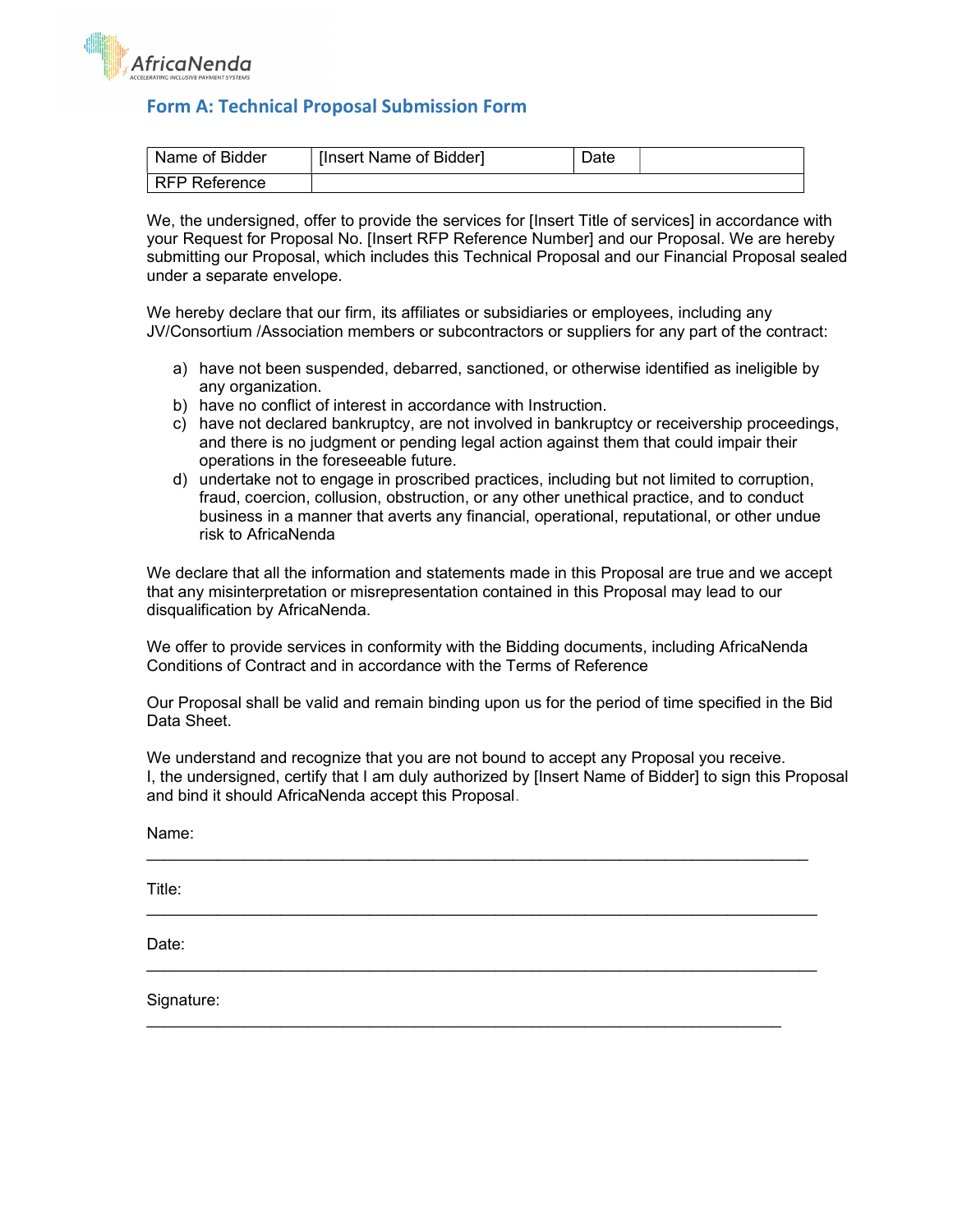

# Form B: Bidder Information Form

| Legal name of Bidder           | [Complete]                                                                                          |
|--------------------------------|-----------------------------------------------------------------------------------------------------|
| Legal address                  | [Complete]                                                                                          |
| Year of registration           | [Complete]                                                                                          |
| <b>Bidder's Authorized</b>     | Name and Title: [Complete]                                                                          |
| Representative                 | Telephone numbers: [Complete]                                                                       |
| Information                    | Email: [Complete]                                                                                   |
| Countries of operation         | [Complete]                                                                                          |
| No. of full-time employees     | [Complete]                                                                                          |
| Contact person                 | Name and Title: [Complete]                                                                          |
| AfricaNenda may contact        | Telephone numbers: [Complete]                                                                       |
| for requests for clarification | Email: [Complete]                                                                                   |
| during Proposal evaluation     |                                                                                                     |
| Please attach the following    | Company Profile, which should not exceed fifteen (15) pages,                                        |
| documents:                     | including printed brochures and product catalogues relevant<br>to the goods/services being procured |
|                                |                                                                                                     |
|                                | Certificate of Incorporation/ Business Registration                                                 |
|                                | Tax Registration/Payment Certificate issued by the                                                  |
|                                | Internal Revenue Authority evidencing that the Bidder is                                            |
|                                | updated with its tax payment obligations, or Certificate                                            |
|                                | of Tax exemption, if any such privilege is enjoyed by the                                           |
|                                | <b>Bidder</b>                                                                                       |
|                                | Trade name registration papers, if applicable                                                       |
|                                | Official Letter of Appointment as local representative, if                                          |
|                                | Bidder is submitting a Bid in behalf of an entity located                                           |
|                                | outside the country<br>Quality Certificate (e.g., ISO, etc.) and/or other similar                   |
|                                | certificates, accreditations, awards and citations                                                  |
|                                | received by the Bidder                                                                              |
|                                | Statement of Satisfactory Performance from the Top 3                                                |
|                                | Clients in terms of Contract Value for the past 3 years                                             |
|                                | Audited or Unaudited Financial Statement for 3 years.                                               |
|                                | For reliable information and confirmation on financial                                              |
|                                | soundness either audit report / bank statement / credit                                             |
|                                | facility may be considered                                                                          |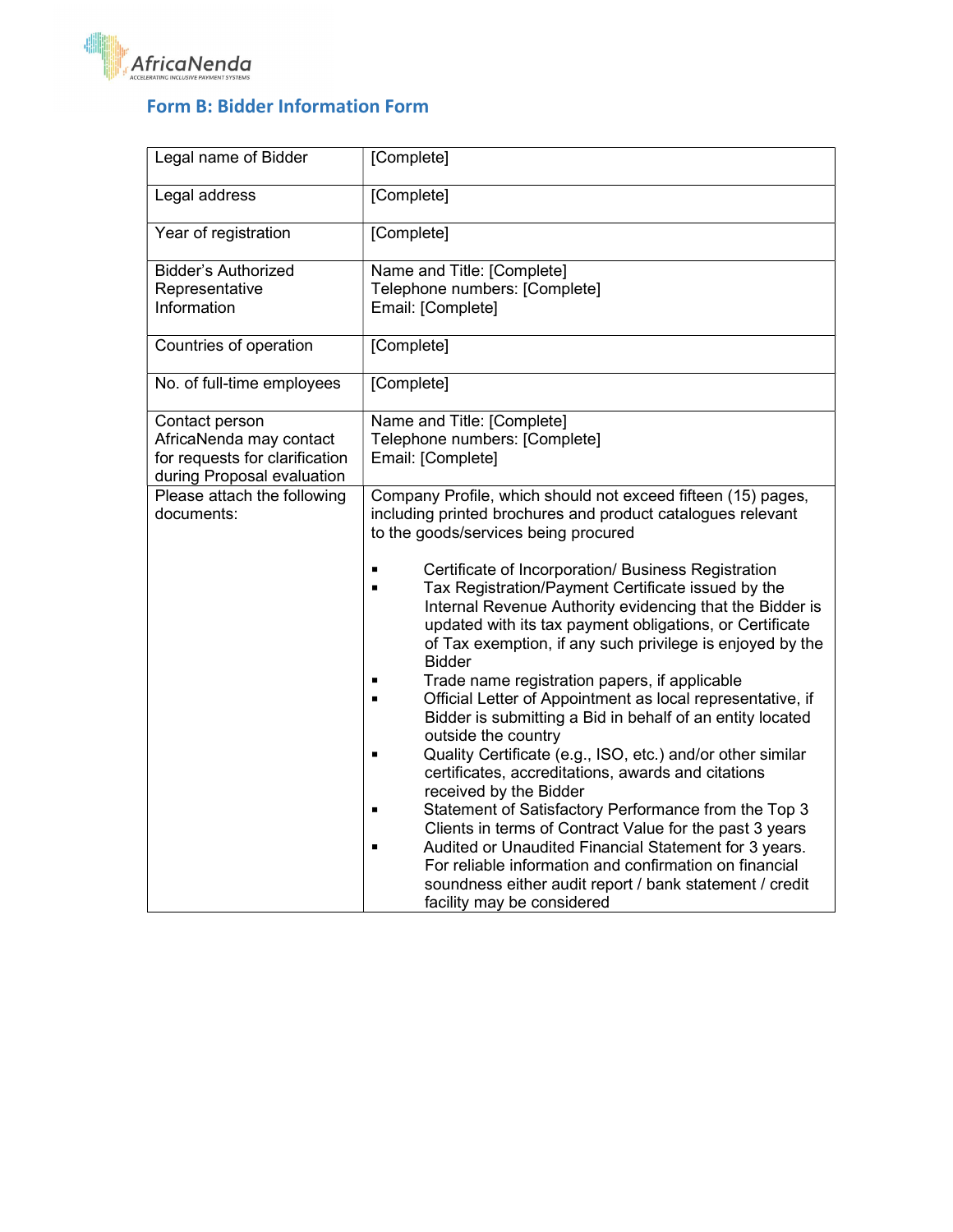

# Form C: Joint Venture/Consortium/Association Information Form

| Name of Bidder | [Insert Name of Bidder] | Date |  |
|----------------|-------------------------|------|--|
| RFP Reference  |                         |      |  |

To be completed and returned with your proposal of the proposal is submitted as a joint venture/consortium/Association

| No | Name of Partner and contact information<br>(address, telephone numbers, fax numbers,<br>e-mail address) | Proposed proportion of responsibilities (in<br>%) and type of services to be performed |
|----|---------------------------------------------------------------------------------------------------------|----------------------------------------------------------------------------------------|
|    | [Complete]                                                                                              | [Complete]                                                                             |
|    | [Complete]                                                                                              | [Complete]                                                                             |
|    | [Complete]                                                                                              | [Complete]                                                                             |

| Name of leading partner                        | [Complete] |
|------------------------------------------------|------------|
| (with authority to bind the JV, Consortium,    |            |
| Association during the RFP process and, in the |            |
| event a Contract is awarded, during contract   |            |
| execution)                                     |            |

We have attached a copy of the below document signed by every partner, which details the likely legal structure of and the confirmation of joint and severable liability of the members of the said joint venture:

We hereby confirm that if the contract is awarded, all parties of the Joint Venture/Consortium/Association

shall be jointly and severally liable to AfricaNenda for the fulfilment of the provisions of the Contract.

Name of partner: **We also construct that the Name of partner:** Name of  $\theta$ 

| ame of partner: |  |  |  |
|-----------------|--|--|--|
|                 |  |  |  |

Signature: etc. and the state of Signature:  $\Box$  Signature:  $\Box$ 

Date: \_\_\_\_\_\_\_\_\_\_\_\_\_\_\_\_\_\_\_\_\_\_\_\_ Date: \_\_\_\_\_\_\_\_\_\_\_\_\_\_\_\_\_\_\_\_\_\_\_\_\_\_\_\_\_\_\_\_\_\_\_\_\_\_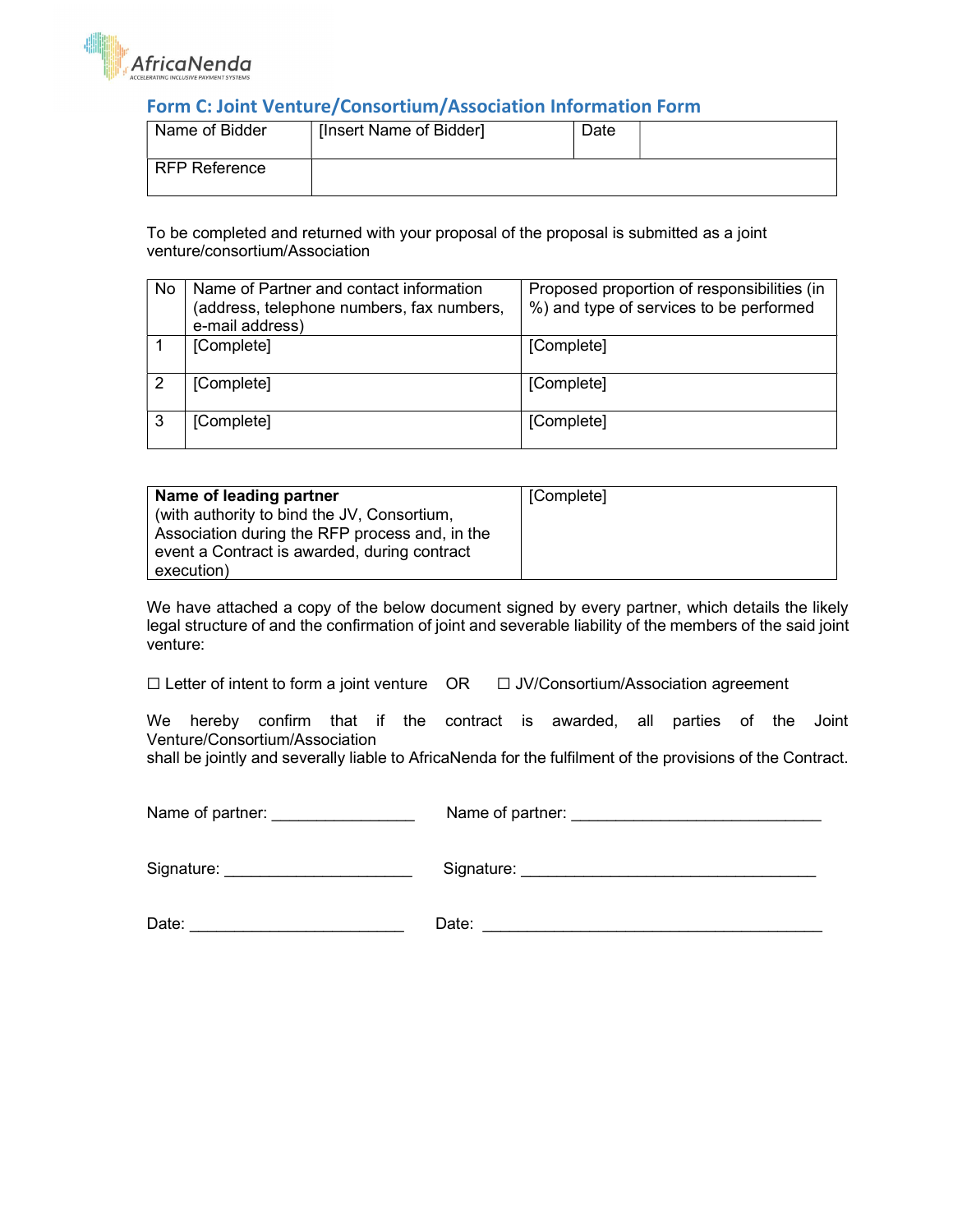

# Form D: Format of Technical Proposal

| Name of Bidder  | [Insert Name of Bidder] | Date |  |
|-----------------|-------------------------|------|--|
| l RFP Reference |                         |      |  |

Bidders must provide a separate technical and financial proposal for each lot they wish to apply to.

#### Applicable Lot

| $\Box$ Lot 001. Capacity Building.               |
|--------------------------------------------------|
| $\Box$ Lot 002. Pre – Project Support.           |
| $\Box$ Lot 003. Scheme Rules Design.             |
| $\Box$ Lot 004. Price Modelling & Product Design |

#### Regional presence Africa:

Bidders must provide indication of their capacity to operate in multiple African Regions for each lot they wish to apply to:

| I ⊟ East Africa.   |  |  |
|--------------------|--|--|
| l ⊟ West Africa    |  |  |
| I ⊟ Central Africa |  |  |
| I ⊟ North Africa   |  |  |
| I ⊟ South Africa   |  |  |

The Bidder's proposal should be organized to follow this format of Technical Proposal. Where the bidder is presented with a requirement or asked to use a specific approach, the bidder must not only state its acceptance, but also describe how it intends to comply with the requirements. Where a descriptive response is requested, failure to provide the same will be viewed as non-responsive.

#### SECTION 1: Bidder's qualification, capacity, and expertise

- 1.1 Brief description of the organization, including the year and country of incorporation, and types of activities undertaken.
- 1.2 General organizational capability which is likely to affect implementation: management structure, financial stability and project financing capacity, project management controls, extent to which any work would be subcontracted (if so, provide details).
- 1.3 Relevance of specialized knowledge and experience on similar engagements.
- 1.4 Quality assurance procedures and risk mitigation measures.
- 1.6 Project references related to the areas of expertise of the lot.
- 1.7 Experience of operating in the various regions in which AfricaNenda operates.
- 1.8 Knowledge generation capabilities: including: Research, Payments platform design and capacity building expertise, training experience).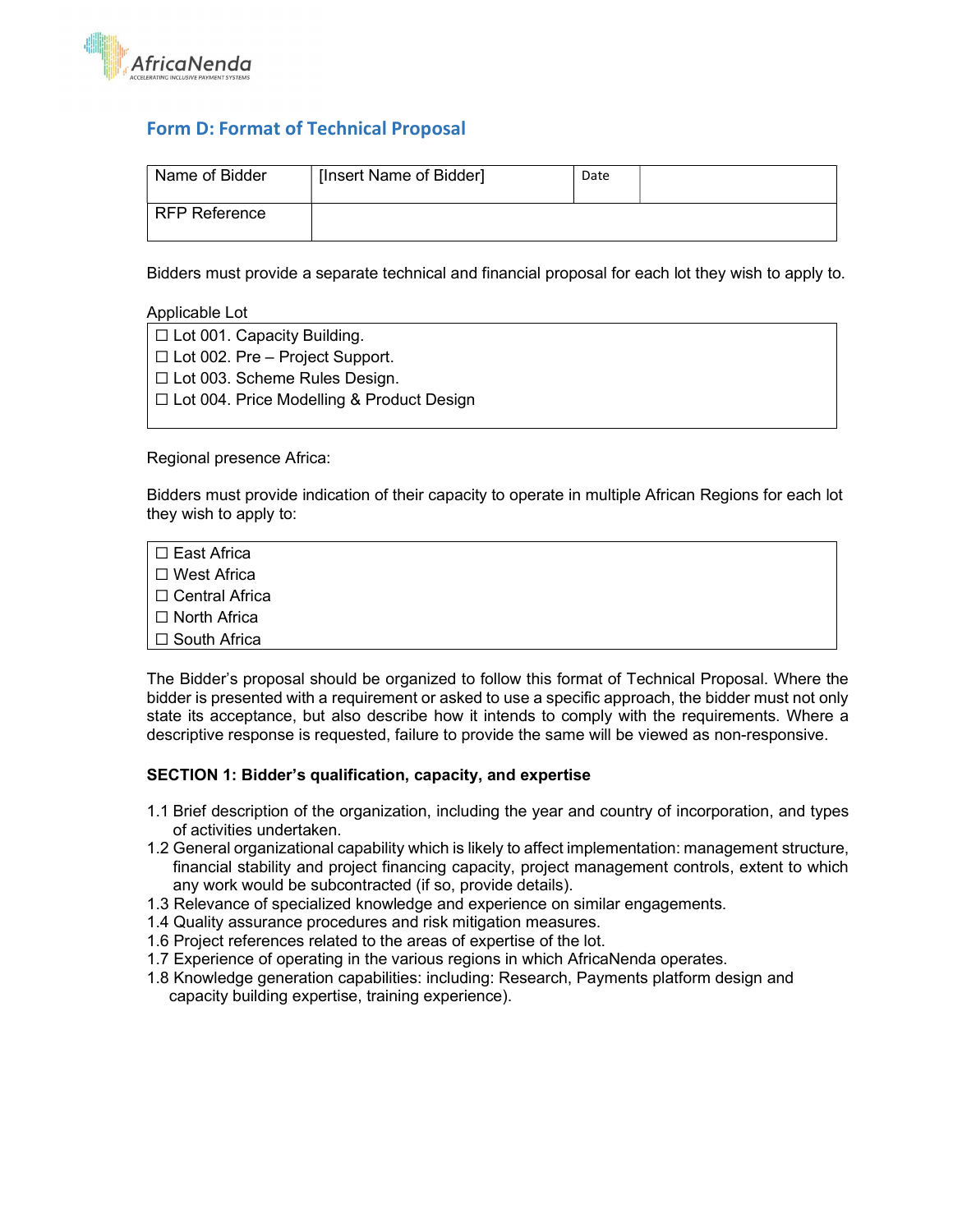**AfricaNenda** 

### SECTION 2: Proposed Methodology, Approach, and Implementation Plan

This section should demonstrate the bidder's responsiveness to the TOR by identifying the specific components proposed, addressing the requirements, providing a detailed description of the essential performance characteristics proposed and demonstrating how the proposed approach and methodology meets or exceeds the requirements. All important aspects should be addressed in sufficient detail and different components of the project should be adequately weighted relative to one another.

- 2.1 A detailed description of the approach and methodology for how the Bidder will achieve the Terms of Reference of the project, keeping in mind the appropriateness to local conditions and project environment. Details how the different service elements shall be organized, controlled and delivered.
- 2.2 The methodology shall also include details of the Bidder's internal technical and quality Assurance review mechanisms.
- 2.3 Explain whether any work would be subcontracted, to whom, how much percentage of the work, the rationale for such, and the roles of the proposed sub-contractors and how everyone will function as a team.
- 2.4 Description of available performance monitoring and evaluation mechanisms and tools; how they shall be adopted and used for a specific requirement.
- 2.5 Demonstrate how you plan to integrate sustainability measures in the execution of the contract.
- 2.6 Demonstrate Expertise in Digital Finance. Advisory expertise in working with the key customer segments (Youth, women and MSMEs), Advisory experience in digital services thematic for the finance, payments, and digital finance.

### SECTION 2A: Bidder's Comments and Suggestions on the Terms of Reference

Provide comments and suggestions on the Terms of Reference, or additional services that will be rendered beyond the requirements of the TOR, if any.

#### SECTION 3: Management Structure and Key Personnel

3.1 Describe the overall management approach toward planning and implementing the project. Include an organization chart for the management of the project describing the relationship of key positions and designations. Provide a spreadsheet to show the activities of each personnel and the time allocated for his/her involvement.

3.2 Provide CVs for key personnel that will be provided to support the implementation of this project using the format below. CVs should demonstrate qualifications in areas relevant to the Scope of Services.

#### Core team

| No |                        | <b>First Name</b> | <b>Last Name</b> |
|----|------------------------|-------------------|------------------|
|    | Геаm Leader            |                   |                  |
|    | Specialist             |                   |                  |
|    | [Insert Other Members] |                   |                  |
|    | [Insert Other Members] |                   |                  |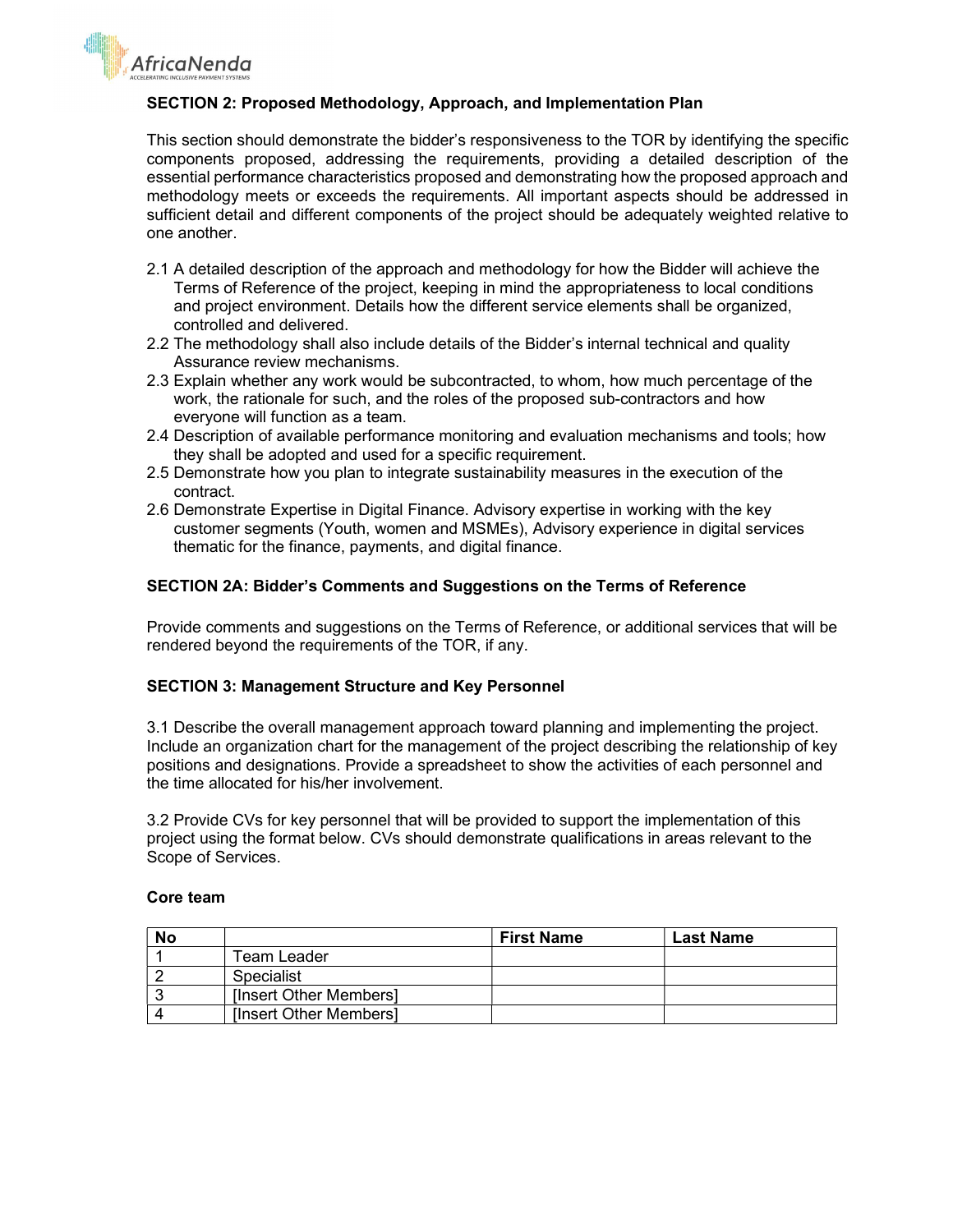

# Format for CV of Proposed Key Personnel

| Name of Personnel               | [Insert]                                                                                                                                                                                                                                                                                                                                                                                                                                              |
|---------------------------------|-------------------------------------------------------------------------------------------------------------------------------------------------------------------------------------------------------------------------------------------------------------------------------------------------------------------------------------------------------------------------------------------------------------------------------------------------------|
| Position for this assignment    | [Insert]                                                                                                                                                                                                                                                                                                                                                                                                                                              |
| Nationality                     | [Insert]                                                                                                                                                                                                                                                                                                                                                                                                                                              |
| Language proficiency            | [Insert]                                                                                                                                                                                                                                                                                                                                                                                                                                              |
| Education/Qualifications        | [Summarize college/university and other specialized<br>education of personnel member, giving names of schools,<br>dates attended, and degrees/qualifications obtained.]                                                                                                                                                                                                                                                                               |
|                                 | [Insert]                                                                                                                                                                                                                                                                                                                                                                                                                                              |
| Professional certifications     | Name of institution: [Insert]<br>$\blacksquare$<br>Date of certification: [Insert]                                                                                                                                                                                                                                                                                                                                                                    |
| Employment<br>Record/Experience | [List all positions held by personnel (starting with present<br>position, list in reverse order), giving dates, names of<br>employing organization, title of position held and location of<br>employment. For experience in last five years, detail the<br>type of activities performed, degree of responsibilities,<br>location of assignments and any other information or<br>professional experience considered pertinent for this<br>assignment.] |
|                                 | [Insert]                                                                                                                                                                                                                                                                                                                                                                                                                                              |
| References                      | [Provide names, addresses, phone number and email<br>contact information for two (2) references]                                                                                                                                                                                                                                                                                                                                                      |
|                                 | Reference 1:<br>[Insert]                                                                                                                                                                                                                                                                                                                                                                                                                              |
|                                 | Reference 2:<br>[Insert]                                                                                                                                                                                                                                                                                                                                                                                                                              |

I, the undersigned, certify that to the best of my knowledge and belief, these data correctly describe my qualifications, my experiences, and other relevant information about myself.

Signature of Personnel Date (Day/Month/Year)

\_\_\_\_\_\_\_\_\_\_\_\_\_\_\_\_\_\_\_\_\_\_\_ \_\_\_\_\_\_\_\_\_\_\_\_\_\_\_\_\_\_\_\_\_\_\_\_\_\_\_\_\_\_\_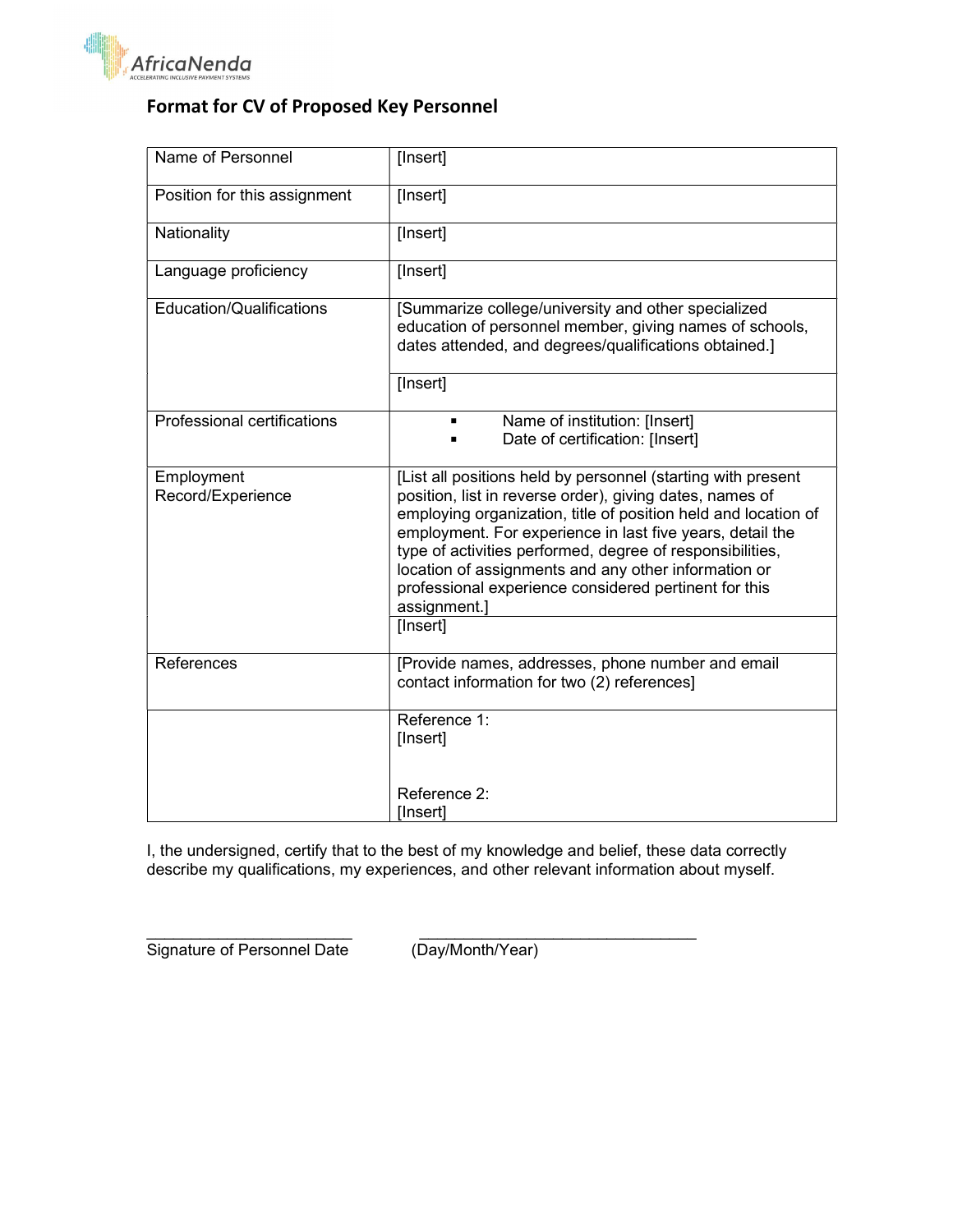

# Form G: Financial Proposal Form

| Name of Bidder | [Insert Name of Bidder] | Date |  |
|----------------|-------------------------|------|--|
| RFP Reference  |                         |      |  |

Bidders must provide a separate technical and financial proposal for each lot they wish to apply to.

Applicable Lot

| $\Box$ Lot 001. Capacity Building.               |
|--------------------------------------------------|
| $\Box$ Lot 002. Pre – Project Support.           |
| $\Box$ Lot 003. Scheme Rules Design.             |
| $\Box$ Lot 004. Price Modelling & Product Design |
|                                                  |

The Bidder is required to prepare the Financial Proposal following the below format and submit it in an envelope separate from the Technical Proposal as indicated in the Instruction to Bidders. Any Financial information provided in the Technical Proposal shall lead to Bidder's disqualification.

The Financial Proposal should align with the requirements in the Terms of Reference and the Bidder's Technical Proposal.

Breakdown of costs for the core team proposed:

| No | ⊤itle                  |  |  |
|----|------------------------|--|--|
|    | Team Leader            |  |  |
|    | Specialist             |  |  |
|    | [Insert Other Members] |  |  |

The financial proposal will set ceiling prices for fees. This all-inclusive Daily Rate must include all expenses to be incurred by the respective team member in their daily work schedule when not travelling. This will include but not limited to his/her professional fees, incidental expenses, communication, stationery etc.

### Financial proposal for the sample Terms of Reference

The proposer should read the terms of reference (TOR) and provide a sample price proposal for completing these terms of reference.

| <b>Consultancy Fee</b>   |                                      |              |      |           |
|--------------------------|--------------------------------------|--------------|------|-----------|
| <b>Expert Level</b>      | Name(s) of the Consultant(s) at this | Daily fee \$ | Days | ⊺otal USD |
|                          | level                                |              |      |           |
| <b>Junior Specialist</b> |                                      |              |      |           |
| <b>Senior Specialist</b> |                                      |              |      |           |
| Total                    |                                      |              |      |           |
| consultancy fee          |                                      |              |      |           |
| <b>USD</b>               |                                      |              |      |           |